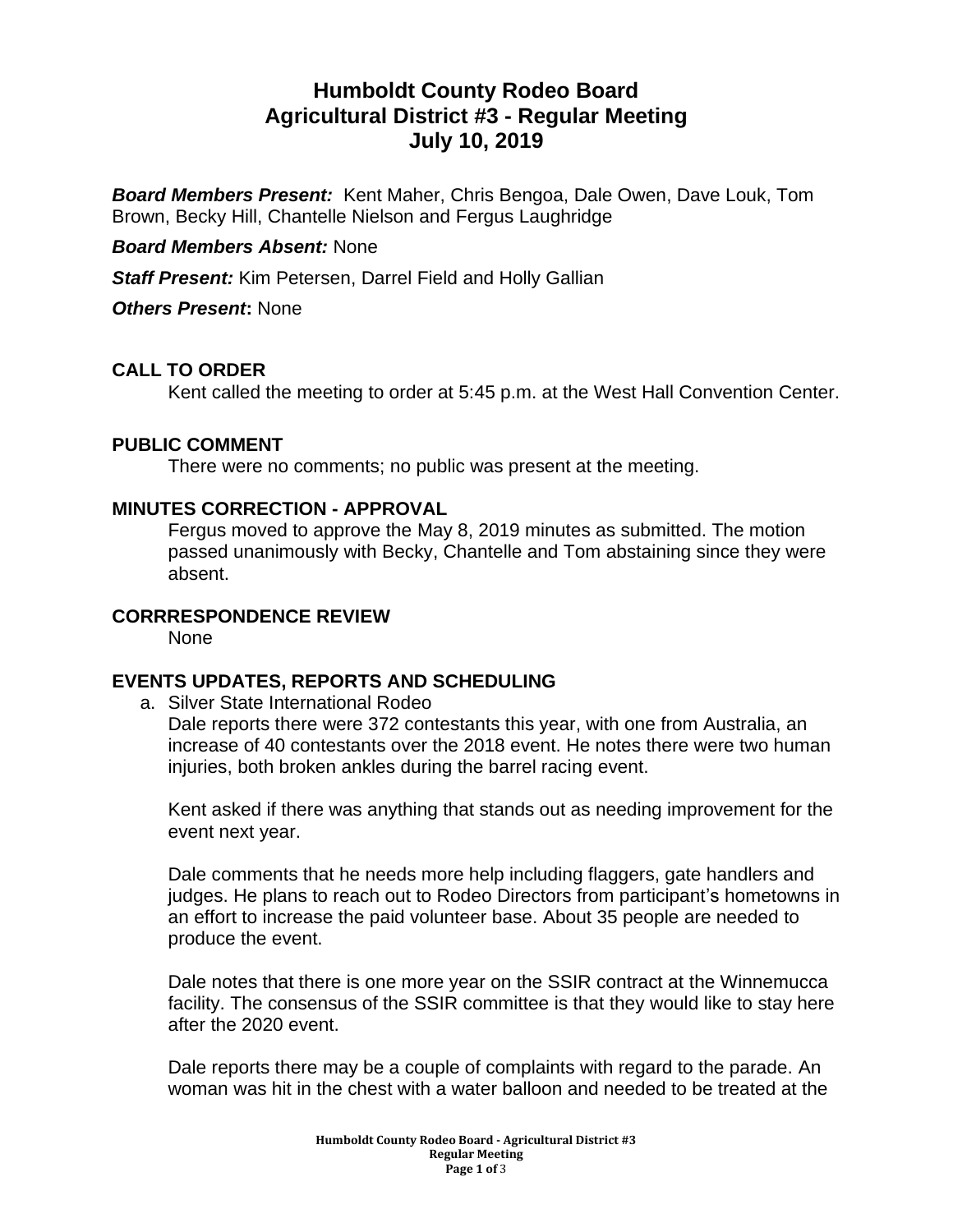Hospital. A girl was hit in the side of the face with a water balloon. A participant allegedly "mooned" the crowd during the parade.

Dale will have final event reports at the next meeting.

No action was taken

b. Tri-County Fair

Darrel reports that Kim organized a motorcycle race to start on Sunday after the Tri-County Junior Livestock Sale is finished.

Kim reports that he is working on the water pressure for the wash racks. He believes that connecting to City water instead of the Fairground wells will alleviate the pressure problems experienced at the 2018 event.

Kim has not yet heard from the proposed Parade Grand Marshall and is working to confirm their participation.

No action was taken.

#### **WINNEMUCCA EVENTS COMPLEX (WEC)**

Kim reports that the sound system has been successfully installed in the Main Arena. Dale notes that it worked great during the SSIR event.

Kim is working on replacing the Main Arena east end lights with LED's which should increase the light in the area.

Kim reports that staff covered 100 stalls just before the SSIR event.

Kim is working on bid specifications to install the final 50 sewer hookups in the original RV park.

#### **2018 - 2019 BUDGET REVIEW – MODIFICATION**

Kim presented the updated budget for review.

At 100% elapsed time, tax revenues are at 143%: \$840,430.02 actual compared to \$584,109.00 budgeted.

Event Center revenues are at 135.91%; Event Center Wages and Benefits expenses are at 95.27%; Services and Supplies expenses are at 85.81%; and, Capital Outlay expenses are at 98.96%, for a total of 82.04%.

Fairgrounds revenues are at 158.19%; Fairgrounds Wages and Benefits expenses are at 101.28%; Services and Supplies expenses are at 84.17%; and, Capital Outlay expenses are at 65.27%, for a total of 76.65%. No action was taken

> **Humboldt County Rodeo Board - Agricultural District #3 Regular Meeting Page 2 of** 3